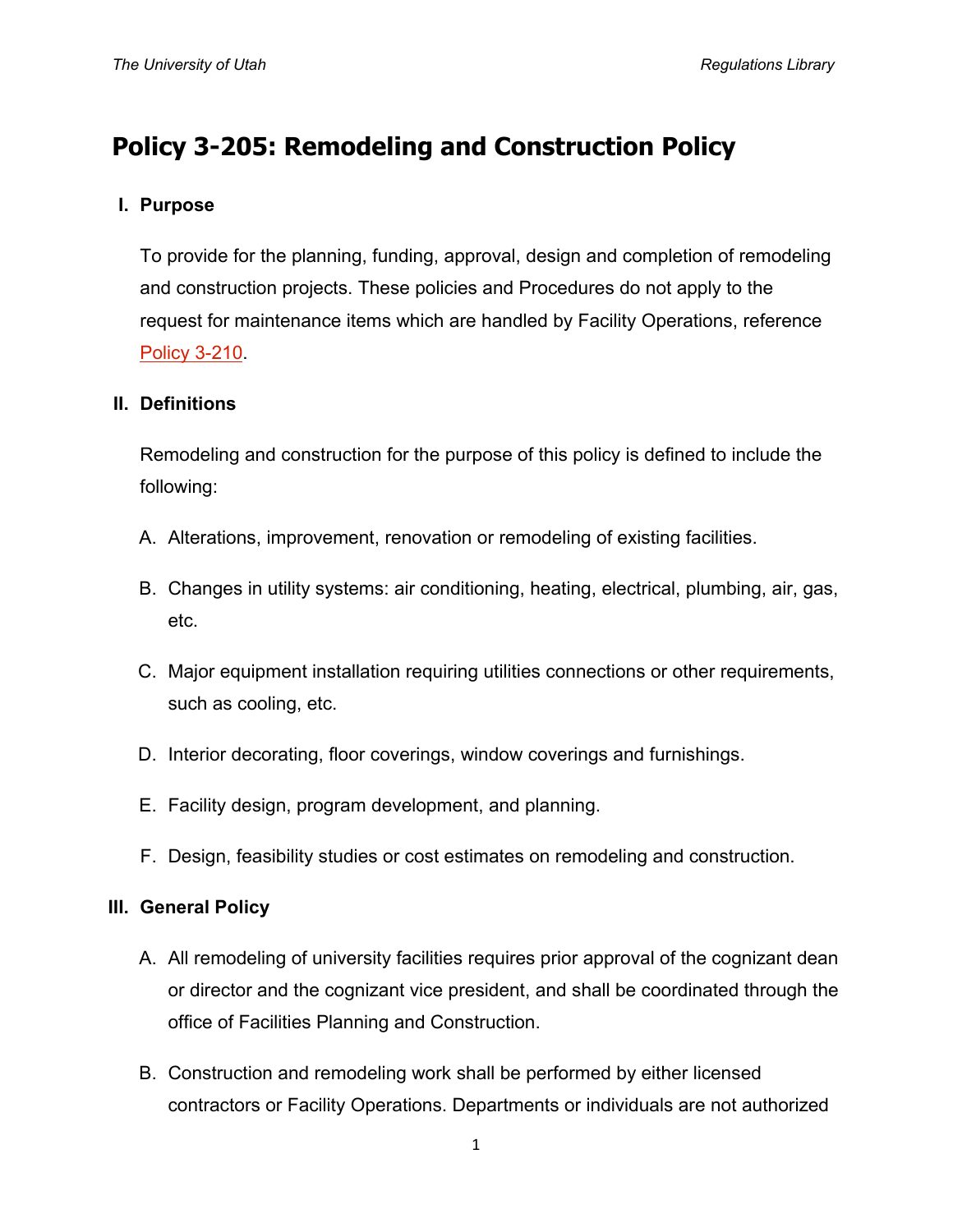to perform remodeling or construction work unless, and only to the extent that, written authorization is given by the vice president for administrative services.

- C. Remodeling must be of quality design, with materials and workmanship appropriate for the particular project, and ordinarily must be equal to or exceed the construction quality of existing facilities and conform to university standards and state building codes.
	- 1. Inspections will be required by the appropriate designees of the vice president for administrative services or by the Utah Division of Facilities Construction and Management, depending on the size and scope of the project.
	- 2. Departmental personnel are requested to direct all communications relative to a project to the assigned project coordinator in the office of Facilities Planning and Construction.
	- 3. Job site visits may not be made without prior arrangement with the project coordinator.
	- 4. Communication with the contractor shall not be made except by the project coordinator.
- D. The vice president for administrative services or designee shall be the official liaison between the university and the Utah Division of Facilities Construction and Management.
- E. Remodeling and construction projects have significant effect on the university facilities master plan shall be reviewed by the Campus Planning Advisory Committee.
- F. Remodeling and construction projects will normally be categorized and administered as follows:
	- 1. Projects under \$3,000 may be designed and contracted in accordance with university procurement Procedures.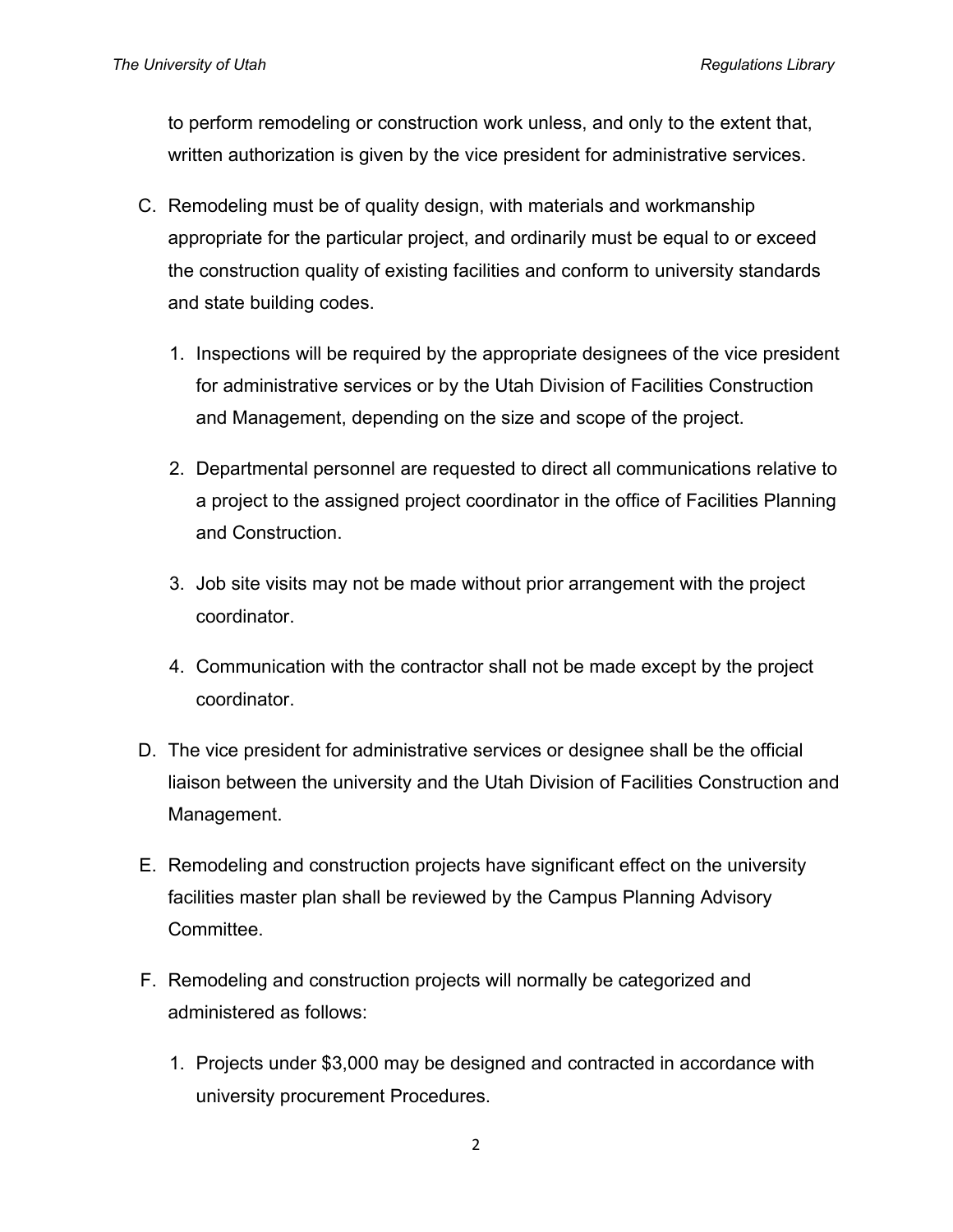- 2. Projects over \$3,000 but less than \$8,000 may be designed under university Procedures, and do not require Utah State Division of Facilities Construction and Management approval, but must be bid publicly in accordance with university procurement Procedures.
- 3. Projects over \$8,000 must be designed and constructed under the direction, and pursuant to applicable policies, of the Utah Division of Facilities Construction and Management.

# **IV. Procedures for Requesting Remodeling Approval and Funding**

- A. Annual Requests
	- 1. The college or other operating department submits an annual request for funds to the cognizant vice president, in accordance with forms and instructions provided by the Facilities Advisory Committee.
		- a. Each request should be submitted on a Remodeling and Construction Request Form.
		- b. Projects should be prioritized within each college or operating department.
		- c. Each request should include specific requirements, justifications of need, and facts showing that the project is compatible with the long range departmental plans.
	- 2. The vice president establishes overall priorities for the total cognizant area of responsibility and submits a consolidated set of requests to the chairperson of the Facilities Advisory Committee with such comments and explanations as may be appropriate.
	- 3. The Facilities Advisory Committee reviews the requests and:
		- a. Determines the highest priority items to be recommended for funding approval.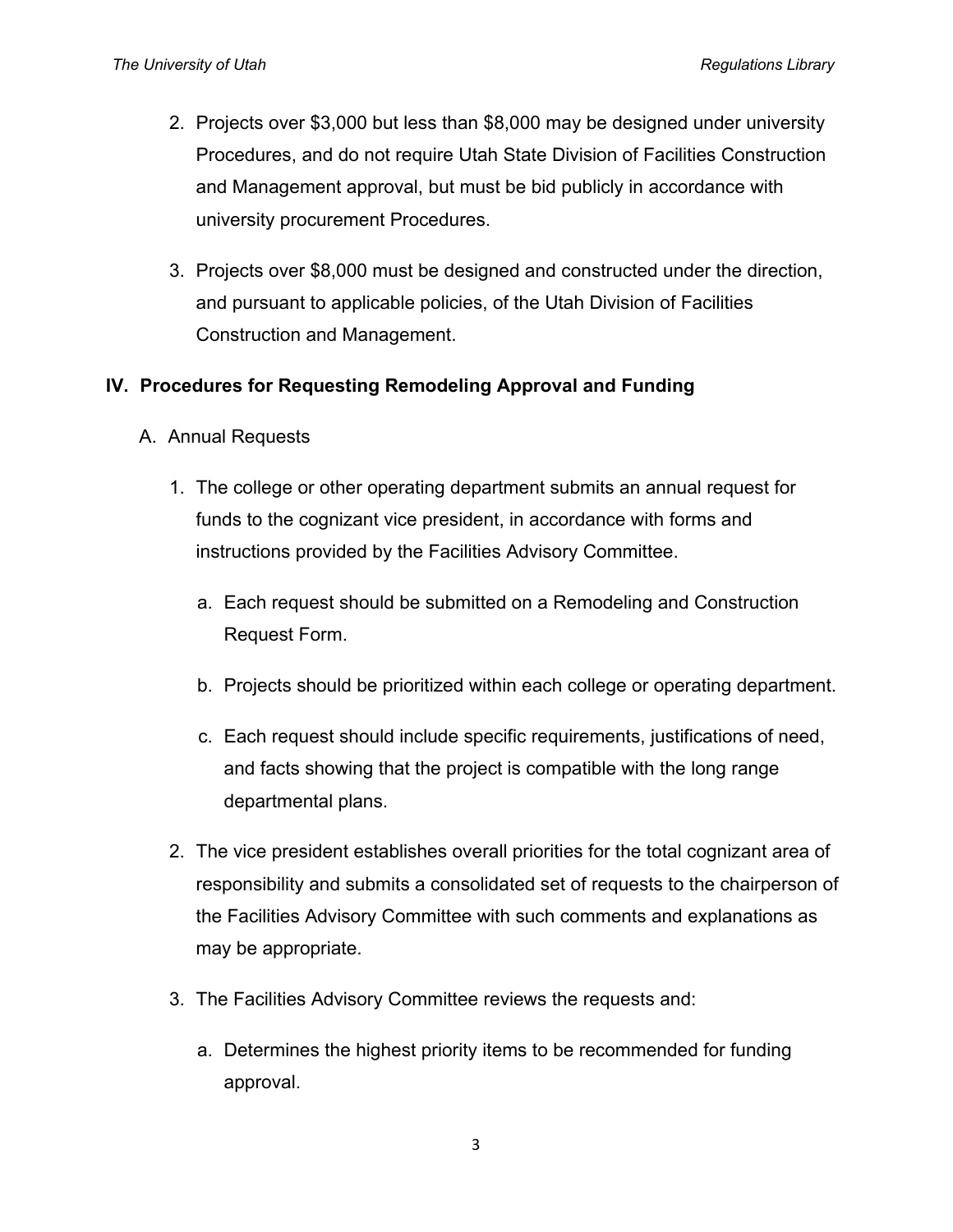- b. Obtains preparation of scope/program statement and budget estimate from Facilities Planning and Construction.
- c. Makes recommendations to the president for funding of specific high priority remodeling or construction projects, and advises the requesting unit as to which requests are approved, deferred, and disapproved.
- d. Recommends proposed projects of major significance for inclusion in the university's capital facilities submittal.
- B. Special Requests for which Funds Have Not Been Included in the Budget of the Requesting Unit or Otherwise Allocated
	- 1. College or other operating department submits a Remodeling and Construction Request Form to the cognizant vice president for any projects not included in the annual request list governed by Section IV.A, above.
	- 2. The vice president reviews the request to determine if funding should be supported, establishes the project priority, and forwards the request to Facilities Planning and Construction.
	- 3. Facilities Planning and Construction prepares a scope statement and budget estimate, and submits the proposal to the Facilities Advisory Committee for funding consideration.
	- 4. Facilities Advisory Committee reviews request and makes recommendations to the Contingency Fund Committee for approval or disapproval of the request and, if the project is recommended for approval, a priority ranking and funding source.
- C. Procedures for Processing Remodeling and Construction Requests for which Funds Have Been Budgeted or Otherwise Made Available
	- 1. The college or other operating department prepares a Remodeling and Construction Request Form and submits it to the cognizant vice president in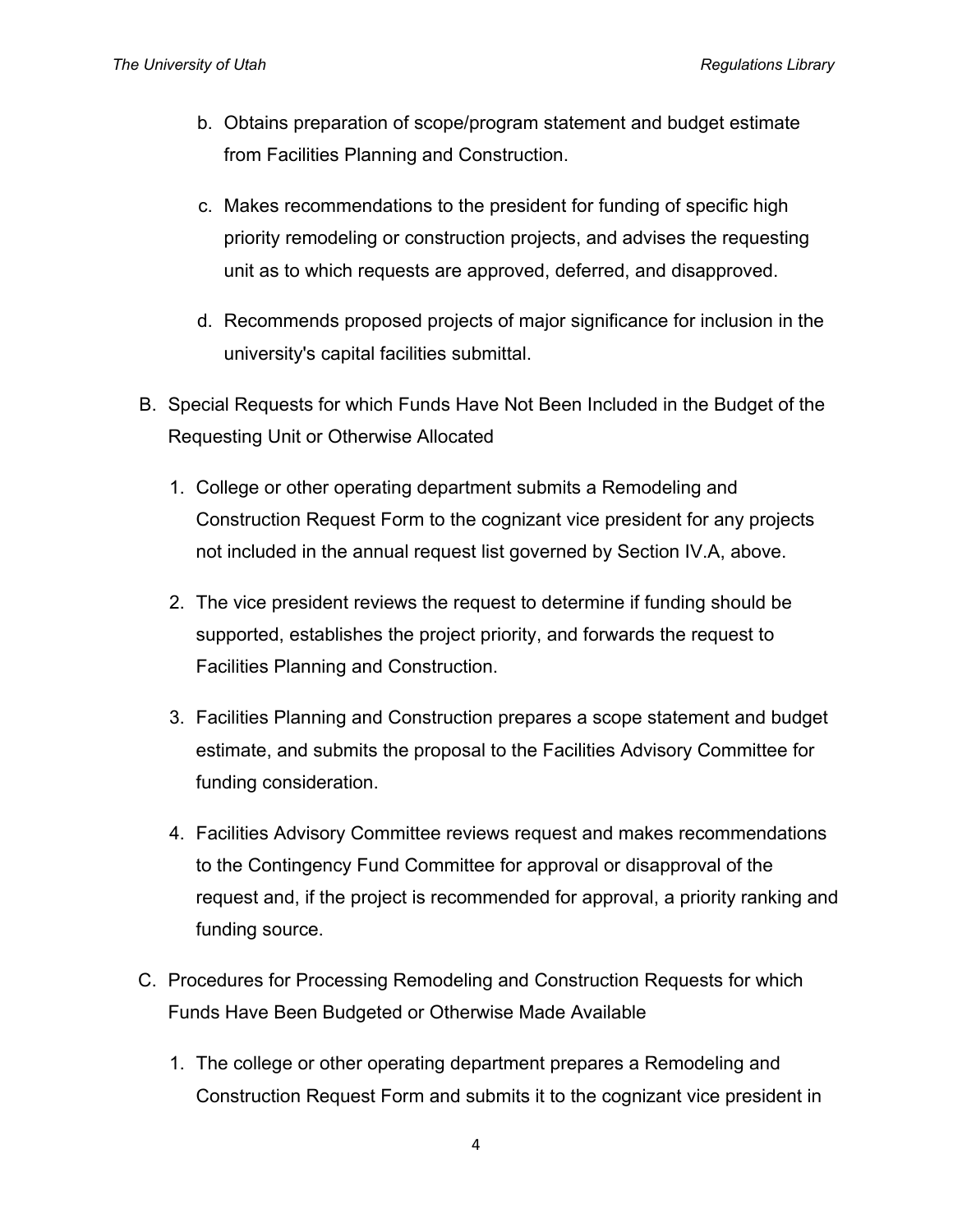accordance with instructions approved by the Facilities Advisory Committee. Each request shall include:

- a. Description of work
- b. Source of funding
- c. Requested completion date
- d. Program planning documentation
- e. Approval of the dean or director of the operating department
- 2. The vice president reviews request and forwards it to Facilities Planning and Construction with an endorsement indicating a priority for approved project accomplishment, pursuant to the following priority classifications:
	- a. Urgent -- special consideration
	- b. High Priority -- do as soon as possible
	- c. Low Priority -- do when possible
- 3. Facilities Planning and Construction visits requesting department to determine scope of the work, and provides a preliminary cost estimate.
- 4. The requesting department provides a five percent (5%) deposit, based on the preliminary cost estimate, by fund transfer to the university remodeling account, which is administered by Facilities Planning and Construction. This deposit will be utilized as part of the construction cost on funded projects; it will be retained in the university remodeling account on nonfunded or canceled projects.
- 5. Facilities Planning and Construction prepares program or scope statement and final budget estimate, including chargeable design costs, contingent